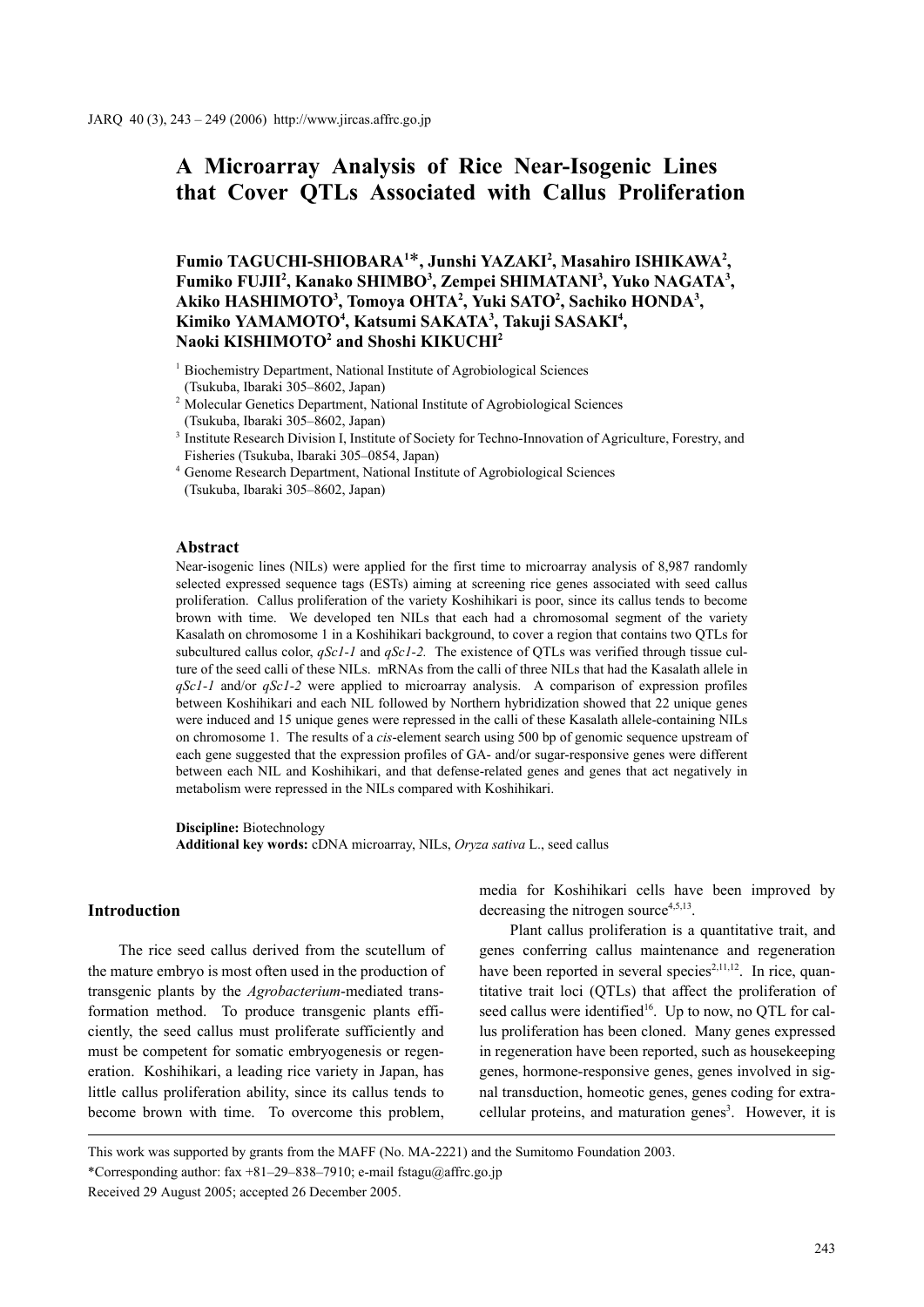

**Fig. 1. Graphical genotypes of chromosome 1 of Koshihikari and ten near-isogenic lines (NILs) from #a to #j revealed by 14 RFLP markers**

\*: NILs applied to a microarray analysis. Locations of QTLs are shown on the upper side of Koshihikari. The RFLP markers significant at the 0.1% level are named. Arrows indicate the most significant marker in each QTL detected in single-point analysis of variance. Genetic distance is described according to 'The Latest High-Density Rice Genetic Map, Including 3267 Markers' (http://rgp.dna.affrc.go.jp/publicdata/geneticmap2000/index.html).



**Fig. 2. Callus proliferation abilities of ten NILs and their parents, Koshihikari and Kasalath, after subculture for 1 week in a N6 medium supplemented with 30 g/L sucrose, 0.3 g/L casein acid hydrolysate, 1.15 g/L proline and 1 mg/L of 2, 4-D** About 80 mg of calli was used to initiate subculture.  $n = 7$ . The mean  $\pm$  SE was used to represent Koshihikari, Kasalath, and each NIL. A: Colors of subcultured calli. Color scores: 1, brown; 2, brownish-yellow; 3, yellow; 4, yellowish-white. B: Volume of subcultured calli.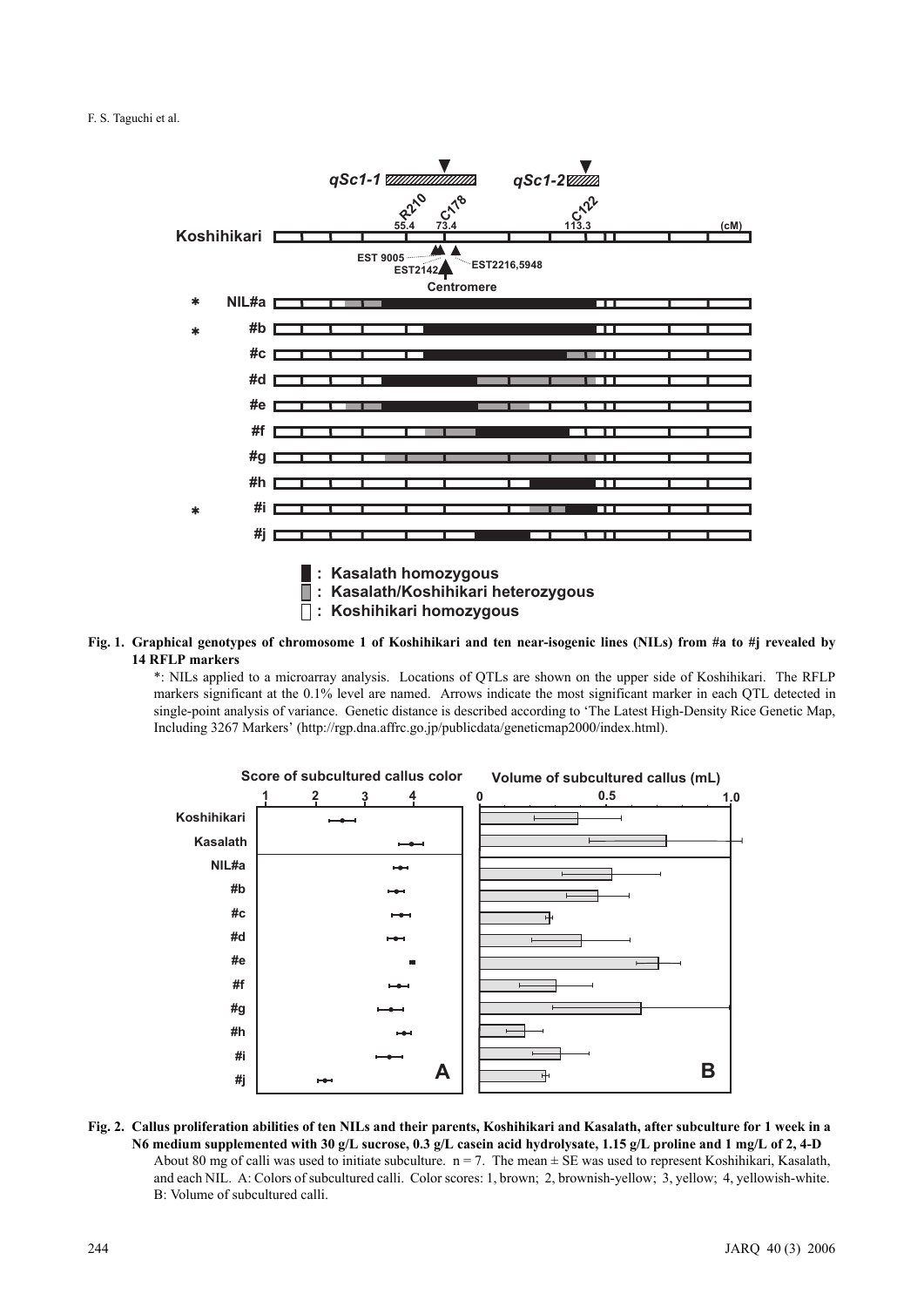not clear what causes the differences in callus proliferation among different varieties.

To compare the expression profiles of rice lines with different callus proliferation abilities, we developed ten NILs in which the allele of an *indica* variety, Kasalath, was introduced in the region of two QTLs controlling subcultured callus color, *qSc1-1* and *qSc1-2*, in the Koshihikari background. The existence of two QTLs was demonstrated through the evaluation of callus proliferation of Koshihikari and these NILs. Koshihikari and three NILs that had greater callus proliferation than Koshihikari were applied to microarray analysis. To screen the genes induced or repressed by the Kasalath allele in the region of the QTLs, the expression profiles in subcultured calli were compared with Koshihikari and each NIL.

## **Materials and methods**

#### **1. Plant material and culture procedures**

A  $BC_1F_3$  population, derived from a cross between Koshihikari and Kasalath<sup>17</sup>, was used to develop the NILs. Out of 187  $BC_1F_3$  plants, two plants were selected since they had Kasalath allele in *qSc1-1* and/or *qSc1-2,* and were backcrossed twice with Koshihikari to obtain 20 BC<sub>3</sub>F<sub>1</sub> plants. Ten BC<sub>3</sub>F<sub>2</sub> plants were screened using 52 RFLP markers dispersed throughout the genome. These plants were verified to have a Koshihikari allele in at most 2 markers in all chromosomes except for chromosome 1. Selfed seeds derived from ten  $BC_3F_2$  NIL plants and mature seeds of Koshihikari and Kasalath were cultured. The procedures from callus induction to regeneration of the shoots have been described previously<sup>16</sup>.

## **2. Microarray analysis, Northern hybridization, gene annotation, and** *cis-***element search**

Koshihikari and three NILs—NIL#a, NIL#b, and NIL#i—were used to prepare total RNAs. Calli after 1 week's subculture in liquid callus-inducing medium were used to isolate total RNA and were applied to the microarray analysis as described previously<sup>1</sup>. On glass microarray slides, 8,987 randomly selected ESTs were spotted in duplicate<sup>18</sup>. ArrayGauge (FujiFilm, Tokyo) was used for image analysis. When the fluorescence intensity ratio of each NIL to Koshihikari changed by more than threefold, the gene was judged to be induced or repressed. Northern hybridization procedures were performed as previously described<sup>1</sup>, and 10  $\mu$ g of total RNA was used.

To annotate genes, the GenBank database and the rice full-length cDNA database, KOME (http:// cdna01.dna.affrc.go.jp/cDNA/ $)$ <sup>9</sup>, were searched for the

sequences of the ESTs, using the BLAST program to find mRNA sequences. Pfam (http://pfam.wustl.edu/) was used to predict protein domains. Using the PLACE *cis*element database<sup>6</sup> (http://www.dna.affrc.go.jp/PLACE/), 500 bp of the genomic sequence upstream from the initiation codon of each mRNA or the 5' terminus of each fulllength cDNA clone was searched for *cis-*elements.

## **Results and discussion**

## **1. Development of NILs and tissue culture of their seed calli**

Ten NILs were selected to have the Kasalath allele in the region containing two QTLs for callus color, *qSc1- 1* and *qSc1-2*, in the Koshihikari background (Fig. 1).

Sometimes QTLs detected in primary QTL analysis are not detected in the NILs. In this study, the existence of QTLs having a sufficient effect was confirmed through tissue culture of ten NILs that had the Kasalath allele in the region containing *qSc1-1* and/or *qSc1-2* in the Koshihikari background. Nine NILs, from NIL#a to #i, showed better callus color in subculture (Fig. 2A). Seven NILs, from NIL#a to #g, increased the fresh weight of regenerated calli including the shoots, roots, and differentiated structures (Fig. 3). This suggests that a Kasalath allele in the region including *qSc1-1* would improve sub-



## **Fig. 3. Regenerated callus proliferation of ten NILs and their parents, Koshihikari and Kasalath, after regeneration for 4 weeks in medium containing kinetin and NAA**

The average fresh weight of calli, including the shoots, roots, and differentiated structures, were calculated for each dish. The mean  $\pm$  SE for each of the 5 dishes containing 10 calli was used to represent Koshihikari, Kasalath, and each NIL.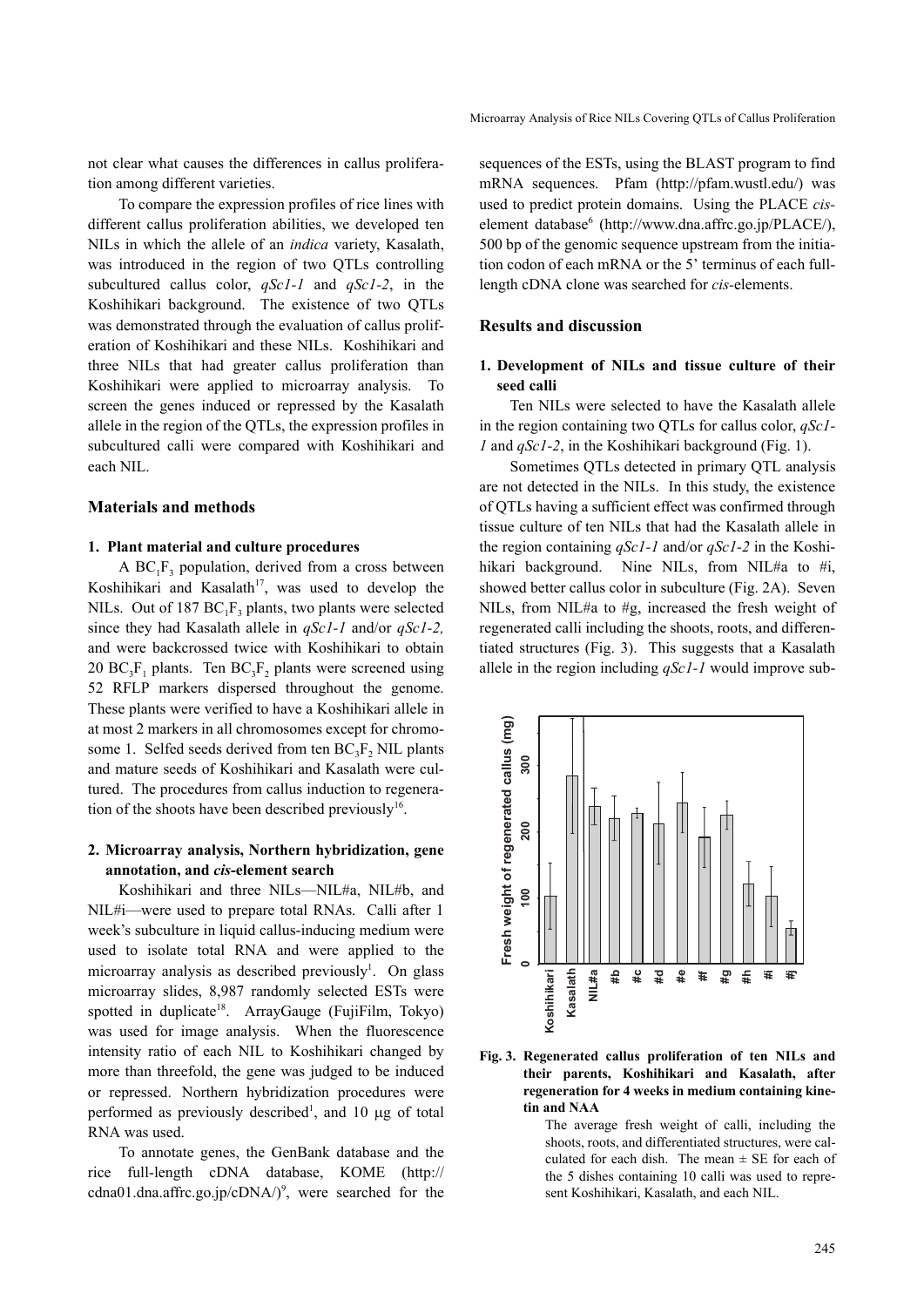cultured callus color and increase the fresh weight of regenerated calli, regardless of whether the Kasalath allele is heterozygous or homozygous. This region contains ferredoxin-nitrite reductase gene and it was recently clarified to be a regeneration QTL<sup>10</sup>. In Koshihikari, nitrite reductase activity is lower than other varieties, and toxic nitrite ion  $(NO<sub>2</sub><sup>-</sup>)$ , which is not reduced, accumulates in cultured cells and causes browning of the callus followed by restrained cell growth $13$ . Considering these facts, *qSc1-1* might be the ferredoxin-nitrite reductase gene.

On the other hand, a Kasalath allele in the region including *qSc1-2* improved subcultured callus color (Fig. 2A), however, it did not increase the fresh weight of regenerated calli (Fig. 3). Callus proliferation of NIL#j was the same as that of Koshihikari (Figs. 2 & 3), which implies the region that is covered by NIL#j does not include *qSc1-1* nor *qSc1-2* (Fig. 1).

## **2. Identification of genes induced or repressed in NILs**

In microarray analysis, 44 unique genes were screened to show different profiles between Koshihikari and each NIL (Tables 1  $& 2$ ). Of these 44 genes, 37 were induced or repressed by a Kasalath allele in the region of QTL. To verify this result, 25 of the 44 genes were subjected to Northern hybridization, and 15 of them (15/25; 60%) were confirmed. Since the genotype of QTL did not explain the expression patterns of most genes (Tables 1 & 2), these genes are considered to act somewhere in the downstream of these QTLs in the gene regulation cas-

**Table 1. List of 22 unique genes induced in at least one NIL after subculture in medium containing 2,4-D**

| <b>EST</b><br>clones  |    | Chr PAC or<br><b>BAC</b> clone | Gene identification                                     | Full-length<br>cDNA      | Microarray analysis<br>Induced ratio <sup>a)</sup> |                          |                  | Northern analysis<br>Signal strength |          |                   |          |
|-----------------------|----|--------------------------------|---------------------------------------------------------|--------------------------|----------------------------------------------------|--------------------------|------------------|--------------------------------------|----------|-------------------|----------|
|                       |    |                                |                                                         |                          |                                                    | NIL#a NIL#b NIL#i        |                  | Koshi-<br>hikari                     |          | NIL#a NIL#b NIL#i |          |
| 97, 378,<br>946, 1068 | 1  | B1417F08                       | Cysteine endopeptidase                                  | b)                       | 7.4 <sup>c</sup>                                   | 5.8 <sup>c</sup>         | 9.7 <sup>c</sup> | $\ddot{}$                            | $^{+++}$ | $^{+++}$          | $^{+++}$ |
| 1539                  | 5  | P0554F08                       | Protease inhibitor/seed<br>storage/LTP family, putative | AK119689                 | 5.8                                                | 7.0                      | 6.4              | $\! + \!\!\!\!$                      | $^{++}$  | $^{++}$           | $^{++}$  |
| 5350, 4191            | 5  | P0016H04                       | Metallothionein-like protein                            | AK058529                 | $3.4^\circ$                                        | 3.2 <sup>c</sup>         | $3.4^{\circ}$    | $^{+}$                               | $^{++}$  | $^{++}$           | $^{++}$  |
| 8705                  | 1  | P0504H10                       | Putative glycosyl hydrolase                             | AK110956                 | 3.0                                                | 2.8                      | 3.0              | $^{+}$                               | $^{++}$  | $^{++}$           | $^{++}$  |
| 8850, 2214            | 9  | P0515A04                       | Unknown                                                 | AK063844                 | $4.3^{\circ}$                                      | 3.7 <sup>c</sup>         | $3.0^\circ$      | $^{+}$                               | $^{++}$  | $^{++}$           | $^{++}$  |
| $9005^{d}$            | 1  | B1140D12                       | SnoRNA                                                  | AK069030                 | 3.8                                                | 2.4                      | 2.5              | $^{++}$                              | $^{++}$  | $^{+}$            | $^{+++}$ |
| 9026                  | 1  | P0489A01                       | Unknown                                                 | $\overline{\phantom{0}}$ | 3.5                                                | 2.5                      | 2.4              | $^{+}$                               | $^{++}$  | $^{+}$            | $^{+}$   |
| 7113, 7645            | 1  | B1015E06                       | Metallothionein-like protein                            | AK120350                 | 4.7 <sup>c</sup>                                   | 5.2 <sup>c</sup>         | 4.3 <sup>c</sup> |                                      |          |                   |          |
| 1492                  | 12 | OSJNBb0094E08                  | Unknown                                                 | AK068646                 | 3.3                                                | 3.7                      | 4.2              |                                      |          |                   |          |
| 164                   | 11 | OSJNBa0029D01                  | Nonphototropic hypocotyl 1<br>(protein kinase)          | AK065447                 | 2.2                                                | 3.5                      | 3.9              |                                      |          |                   |          |
| 8872                  | 6  | P0416A11                       | Putative cell-wall protein                              | AK103715                 | 4.8                                                | 3.9                      | 2.4              |                                      |          |                   |          |
| 619                   | 2  | P0519E06                       | Protein kinase                                          | AK060657                 | 3.7                                                | 2.5                      | 3.7              |                                      |          |                   |          |
| 871                   | 8  | P0013B04                       | $\alpha$ -Amylase                                       | AK103413                 | 2.3                                                | 3.8                      | 3.0              |                                      |          |                   |          |
| 393                   | 3  | OSJNBa0017N12                  | Putative phosphatidylserine<br>receptor long form       | AK065339                 | 2.9                                                | 2.2                      | 3.2              |                                      |          |                   |          |
| 9046                  | 4  | OSJNBb0108J11                  | Unknown                                                 | AK102919                 | 3.3                                                | 2.0                      | 2.5              |                                      |          |                   |          |
| 120                   | 5  | OSJNBa0017N18                  | ADP glucose pyrophosphorylase AK100910                  |                          | 2.5                                                | 2.0                      | 3.0              |                                      |          |                   |          |
| 8956                  | 3  | OSJNBa0004L11                  | β-Glucosidase                                           | AK103027                 | 3.3                                                | 2.4                      | $\equiv$         |                                      |          |                   |          |
| 3903                  | 10 | OSJNBa0062C05                  | Putative senescence-<br>associated protein              | AK103857                 | $\qquad \qquad -$                                  | $\overline{\phantom{0}}$ | 3.7              |                                      |          |                   |          |
| 749                   | 6  | P0505A04                       | Transmembrane amino acid<br>transporter protein         | AK073428                 | $\overline{\phantom{0}}$                           |                          | 3.0              |                                      |          |                   |          |
| 4197                  |    |                                | Unknown                                                 |                          |                                                    |                          | 2.9              |                                      |          |                   |          |
| 1723 e                | 8  | OJ1005 B05                     | ACT domain, putative                                    |                          | 0.31                                               | 0.19                     | 0.15             | $^{+}$                               | $^{+}$   | $^{++}$           | $^{++}$  |
| $7050^{\text{ e}}$    | 2  | P0006C08                       | Unknown                                                 | AK069678                 | 0.33                                               | 0.35                     | 0.35             | $^{+}$                               | $^{++}$  | $^{++}$           | $^{++}$  |

a): Fluorescence intensity ratios (each NIL/Koshihikari). Ratios between 0.50 and 2.0 are not shown.

b): B1417F08.21 was used as a substitute in *cis*-element search.

c): Average of induction ratio of 2 or 4 EST clones.

d): One EST clone, 9005, was located in the region of *qSc1-1*.

e): Two EST clones, 1723 and 7050, were repressed in microarray analysis, but their induction was clarified by Northern analysis.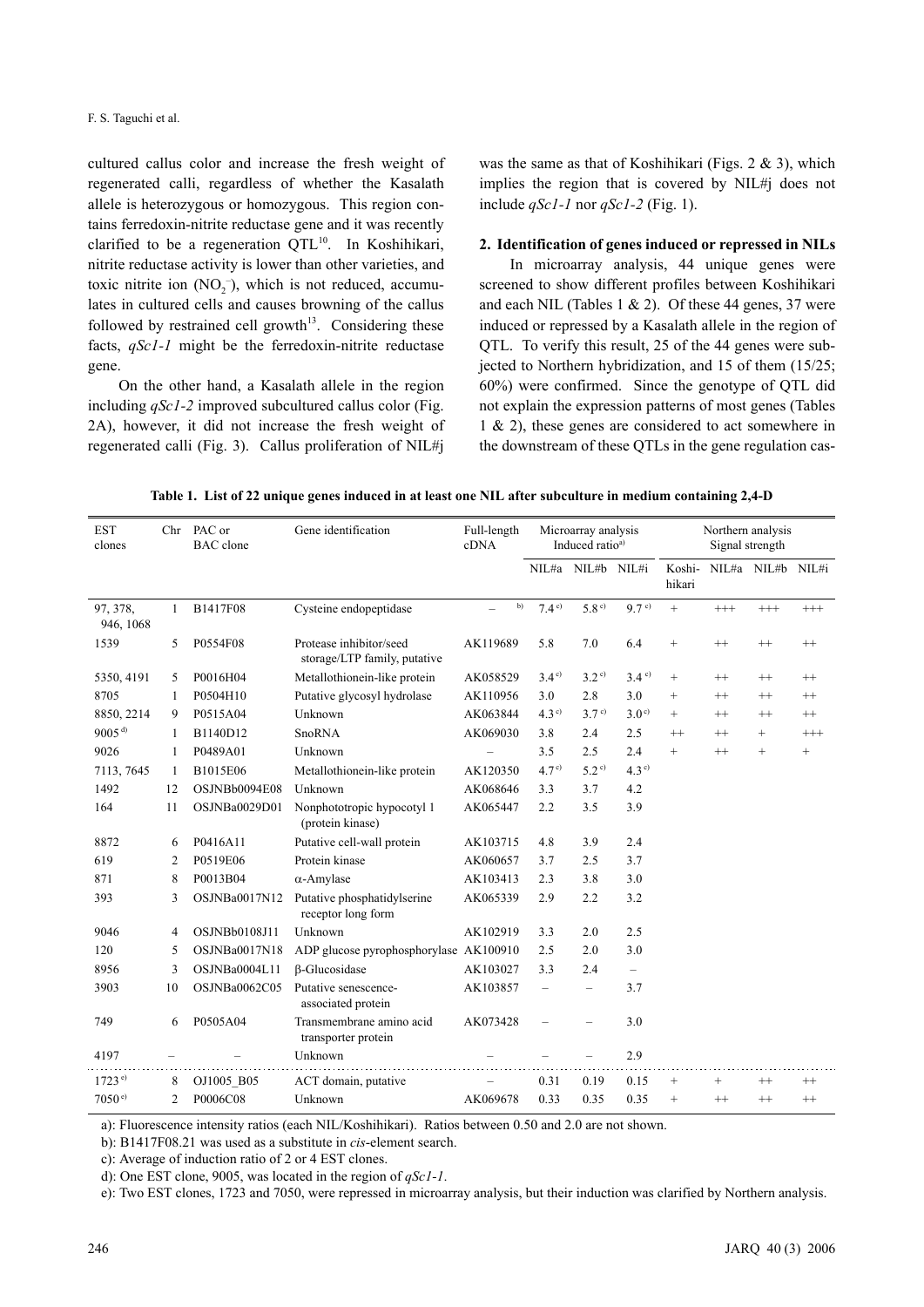| <b>EST</b><br>clones |   | Chr PAC or<br><b>BAC</b> clone | Gene identification                                      | Full-length<br>cDNA      | Microarray analysis<br>Induced ratio <sup>a)</sup> |                          | Northern analysis<br>Signal strength |                  |          |                   |         |
|----------------------|---|--------------------------------|----------------------------------------------------------|--------------------------|----------------------------------------------------|--------------------------|--------------------------------------|------------------|----------|-------------------|---------|
|                      |   |                                |                                                          |                          |                                                    | NIL#a NIL#b NIL#i        |                                      | Koshi-<br>hikari |          | NIL#a NIL#b NIL#i |         |
| 1341                 | 3 | OSJNBa0023A13                  | Unknown                                                  | b)                       | 0.26                                               | 0.18                     | 0.25                                 | $^{++}$          | $^{+}$   | $^{+}$            | $^{+}$  |
| 1614                 | 4 | OSJNBb0049I21                  | Unknown                                                  | AK103013                 | 0.22                                               | 0.22                     | 0.20                                 | $++$             | $^{+}$   | $^{+}$            | $^{+}$  |
| 2142°                |   | P0440D10                       | Jacalin-like lectin domain                               | AK062520                 | 0.21                                               | $\overline{\phantom{0}}$ | 0.20                                 | $^{++}$          | $^{+}$   | $^{+}$            | $^{++}$ |
| 2216,5948°           | 1 | P0043B10                       | Glutathione S-transferase                                | AK101436                 | $0.30^{d}$                                         | d)                       | d)                                   | $++$             | $^{+}$   | $^{+}$            | $^{++}$ |
| 3477                 | 4 | OSJNBa0004N05                  | Caleosin-related protein, putative                       | AK063625                 | 0.30                                               | $\overline{\phantom{0}}$ | 0.30                                 | $^{++}$          | $^{+}$   | $^{+}$            | $^{++}$ |
| 6403                 | 1 | P0688A04                       | Cytochrome P450                                          | AK063764                 | 0.26                                               | 0.30                     | 0.27                                 | $^{+++}$         | $^{+}$   | $++$              | $^{++}$ |
| 8432                 | - |                                | Unknown                                                  |                          | 0.23                                               | 0.17                     | 0.14                                 | $^{+++}$         | $^{+++}$ | $^{++}$           | $^{++}$ |
| 439                  | 4 | OSJNBb0060M15                  | Unknown                                                  | $\overline{\phantom{0}}$ | 0.30                                               | 0.21                     | 0.28                                 |                  |          |                   |         |
| 2382                 | 4 | OSJNBa0038O10                  | $\alpha$ -Amylase/subtilisin inhibitor                   | AK106723                 | 0.38                                               | 0.43                     | 0.31                                 |                  |          |                   |         |
| 3389                 | 5 | OJ1004E02                      | VIP2 protein, putative                                   | AK073521                 | $\qquad \qquad -$                                  | 0.47                     | 0.32                                 |                  |          |                   |         |
| 4860                 |   | P0485B12                       | Protease inhibitor/seed storage/<br>LTP family, putative | AK071598                 | 0.19                                               | 0.26                     | 0.40                                 |                  |          |                   |         |
| 1916                 | 9 | P0501E09                       | Unknown                                                  | AK063582                 | 0.22                                               |                          | 0.22                                 |                  |          |                   |         |
| 3660                 | 8 | OJ1300 E01                     | Ferredoxin I, chloroplast precursor AK120393             |                          | $\overline{\phantom{0}}$                           |                          | 0.34                                 |                  |          |                   |         |
| 9016                 | 6 | P0564B04                       | ABC transporter-like protein                             | AK105826                 | 0.32                                               |                          |                                      |                  |          |                   |         |
| 2964 e               | 2 | OSJNBa0050G13                  | Unknown                                                  | AK121324                 | 85.6                                               | 11.0                     | 3.3                                  | $^{++}$          | $^{++}$  | $^{+}$            | $^{++}$ |

**Table 2. List of 15 unique genes repressed in at least one NIL after subculture in medium containing 2,4-D**

a): Fluorescence intensity ratios (each NIL/Koshihikari). Ratios between 0.50 and 2.0 are not shown.

b): OSJNBa0023A13.4 was used as a substitute in *cis*-element search.

c): EST clones 2142, 2216, and 5948 were located in the region of *qSc1-1*.

d): Average induction ratio of 2 EST clones.

e): An EST clone, 2964, was induced in microarray analysis, but was found to be repressed in Northern analysis.

cade. Three genes were located in the region of the *qSc1- 1* (Fig. 1, Tables 1 & 2). It is not clear whether these genes were detected because of different transcript copy numbers or because of the different nucleotide sequences between Koshihikari and Kasalath.

Among the 22 induced genes (Table 1), six genes involved in seed germination were found, including cysteine endopeptidase (97, 378, 946, & 1068) and four genes contributing to starch metabolism: putative glycosyl hydrolase (8705), α-amylase (871), ADP glucose pyrophosphorylase (120), and β-glucosidase (8956). Genes associated with seed storage proteins were also found: two members of a protease inhibitor/seed storage/ LTP family (1539; 164), which might also be involved in the germination process. These results are consistent with the fact that calli of the NILs have more meristematic cells that proliferate well in comparison with Koshihikari callus.

Among the 15 repressed genes (Table 2), three genes were related to defense: Jacalin-like lectin (2142), glutathione S-transferase (2216  $&$  5948), and cytochrome P450 (6403). This is consistent with the fact that the calli of the NILs are sounder than that of Koshihikari. Three genes, caleosin-related putative protein (3477), α-amylase/subtilisin inhibitor (2382), and protease inhibitor/ LTP family (4860) were associated with seed storage proteins. VIP2 (3389) contained domains of the NOT2/ NOT3/NOT5 family; these domains form a nuclear complex that negatively regulates the basal and activated transcription of many genes (according to Pfam). This suggests that the NILs' calli cells were more activated in metabolism than those of the Koshihikari callus.

Ten genes had GA-response elements (GAREs), while ten had ABA-response elements (ABREs) (Table 3). Various GA-related *cis*-elements are known to act in concert with each other<sup>15</sup>. One of these is GARE as the main component, together with a pyrimidine box and an amylase element. Most genes having GARE also had other GA-related *cis*-elements in various combinations. This result implies that these GAREs are likely to act as *cis*-elements and that the genes are GA-responsive. The same goes for ABA-related *cis*-elements. Optimal ABA responsiveness usually requires the main component, ABRE, and other elements<sup>7</sup>. Ten genes had ABREs together with other ABA-related *cis*-elements, which implies these genes are likely to be ABA-responsive. In a microarray analysis in germinating Arabidopsis seeds, only 20% of promoters of GA-induced genes contained  $GARE-like sequences<sup>14</sup>$ . This suggests that factors other than GARE may regulate these genes. Amylase elements are known to be involved in the regulation of sugar level<sup>8</sup>. A total of 17 genes had sequences of GARE and/or amy-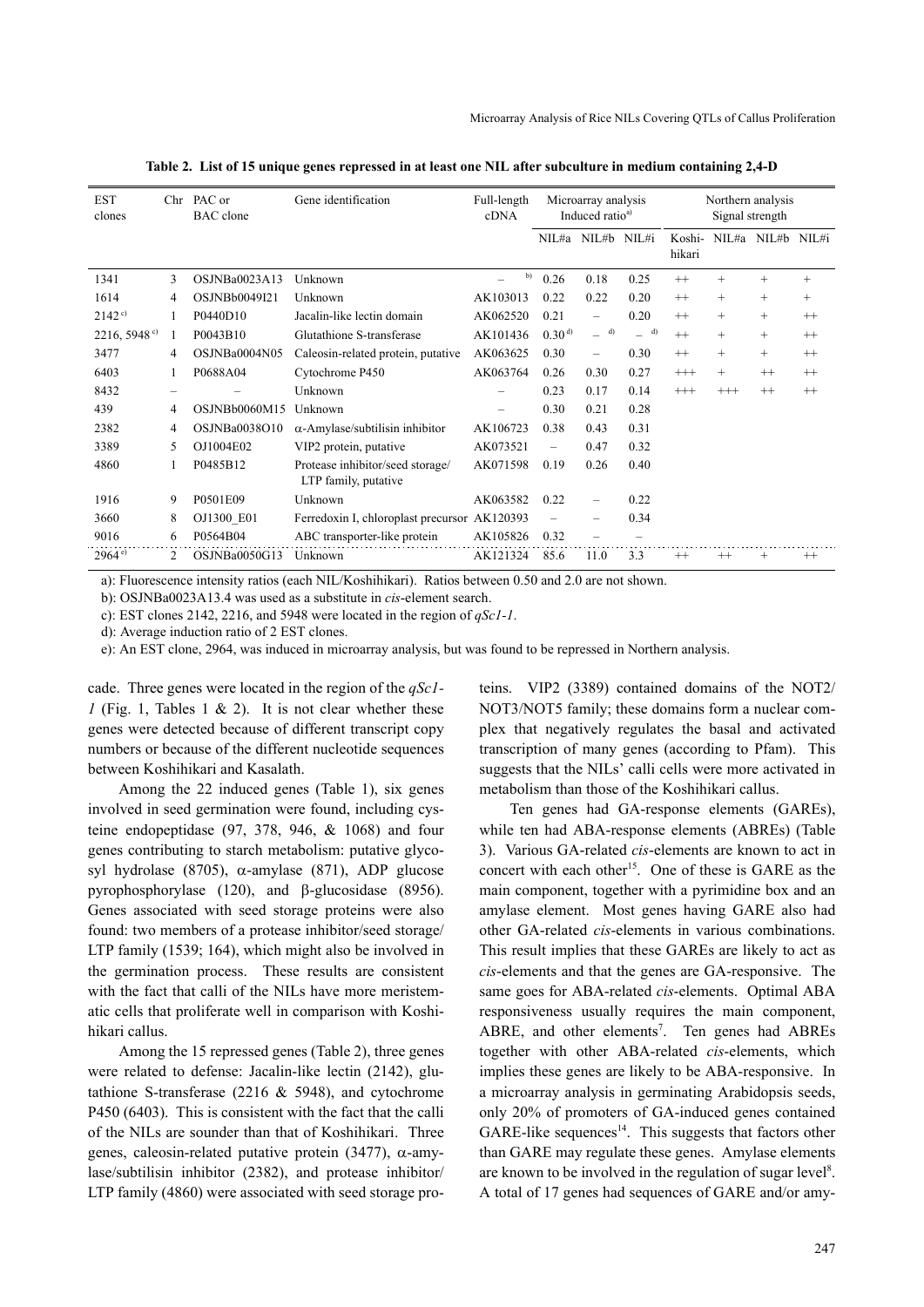#### F. S. Taguchi et al.

#### **Table 3.** *Cis***-element search in the 500-bp region upstream from the initiation codon of each mRNA or the 5' terminus of each full-length cDNA clone (A) Genes induced in NILs**

|            | EST clones Gene identification                          |                | GA                                              |         |   |                | ABA             |              | Auxin Ethylene<br>Nitrogen |              |     |                             |
|------------|---------------------------------------------------------|----------------|-------------------------------------------------|---------|---|----------------|-----------------|--------------|----------------------------|--------------|-----|-----------------------------|
|            |                                                         |                | GARE Pyrimidine Amylase ABRE DRE AT-rich<br>box | element |   |                | sequence repeat | RY           | <b>MYC</b>                 | <b>ARF</b>   | box | AGC Endosperm Nia1<br>motif |
| 97, 378,   | Cysteine endopeptidase                                  | $\overline{4}$ |                                                 |         |   |                |                 |              |                            |              |     |                             |
| 946, 1068  |                                                         |                |                                                 |         |   |                |                 |              |                            |              |     |                             |
| 1539       | Protease inhibitor/seed<br>storage/LTP family, putative |                | 1                                               |         | 1 | 1              |                 | 1            | $\overline{c}$             |              |     |                             |
| 5350, 4191 | Metallothionein-like protein                            | 1              |                                                 | 1       | 1 |                |                 |              | $\mathbf{1}$               |              |     |                             |
| 8705       | Putative glycosyl hydrolase                             |                |                                                 |         | 2 |                |                 |              |                            |              |     |                             |
| 8850, 2214 | Unknown                                                 | 1              | 3                                               | 1       |   |                |                 | $\mathbf{1}$ | $\overline{2}$             | $\mathbf{1}$ |     |                             |
| 9005       | <b>SnoRNA</b>                                           | 1              | 3                                               |         |   |                |                 |              |                            |              | 1   |                             |
| 7113, 7645 | Metallothionein-like protein                            | 3              |                                                 |         |   |                |                 |              |                            |              |     |                             |
| 1492       | Unknown                                                 |                | 1                                               | 1       |   | $\overline{c}$ |                 |              |                            |              |     |                             |
| 164        | Nonphototropic hypocotyl 1<br>(protein kinase)          |                | 2                                               | 1       |   |                | 1               |              |                            |              |     |                             |
| 8872       | Putative cell-wall protein                              |                | $\overline{c}$                                  |         |   |                |                 |              |                            |              |     |                             |
| 619        | Protein kinase                                          |                | 2                                               |         |   |                |                 |              |                            |              |     |                             |
| 871        | $\alpha$ -Amylase                                       |                |                                                 | 1       |   | $\mathbf{1}$   |                 |              |                            |              |     |                             |
| 393        | Putative phosphatidylserine<br>receptor long form       |                | 3                                               |         |   |                |                 |              |                            |              |     |                             |
| 9046       | Unknown                                                 |                |                                                 |         |   |                |                 | 1            | $\overline{2}$             |              |     |                             |
| 120        | ADP glucose pyrophospho-<br>rylase                      |                | $\overline{c}$                                  |         |   |                |                 |              |                            |              |     |                             |
| 8956       | $\beta$ -Glucosidase                                    |                |                                                 |         |   | 1              | $\mathbf{1}$    | $\mathbf{1}$ | $\mathbf{1}$               |              | 1   |                             |
| 3903       | Putative senescence-<br>associated protein              |                |                                                 |         |   | 1              |                 |              |                            | 1            |     |                             |
| 749        | Transmembrane amino acid<br>transporter protein         |                |                                                 |         |   |                |                 |              |                            |              |     |                             |
| 7050       | Unknown                                                 |                | 3                                               |         |   |                | 1               |              | 3                          |              |     |                             |

#### **(B) Genes repressed in NILs**

| <b>EST</b> | Gene identification                                     |   | GA                                      |         |   |   | ABA                        |                |                | Auxin Ethylene<br>Nitrogen |            |                         |
|------------|---------------------------------------------------------|---|-----------------------------------------|---------|---|---|----------------------------|----------------|----------------|----------------------------|------------|-------------------------|
| clones     |                                                         |   | GARE Pyrimidine Amylase ABRE DRE<br>box | element |   |   | AT-rich<br>sequence repeat | RY             | <b>MYC</b>     | ARF                        | AGC<br>box | Endosperm Nia1<br>motif |
| 1341       | Unknown                                                 |   |                                         |         |   |   |                            |                |                |                            |            |                         |
| 1614       | Unknown                                                 |   |                                         |         |   |   |                            |                |                |                            |            |                         |
| 2142       | Jacalin-like lectin domain                              |   | 1                                       | 1       |   |   |                            | $\overline{c}$ |                |                            | 1          |                         |
| 2216, 5948 | Glutathione S-transferase                               |   | $\overline{4}$                          |         |   |   |                            |                |                |                            |            |                         |
| 3477       | Caleosin-related protein,<br>putative                   |   |                                         |         | 3 |   |                            |                |                |                            |            |                         |
| 6403       | Cytochrome P450                                         |   |                                         |         |   |   |                            |                |                |                            |            |                         |
| 2382       | $\alpha$ -Amylase/subtilisin inhibitor                  |   |                                         |         |   | 1 |                            |                |                |                            |            |                         |
| 3389       | VIP2 protein, putative                                  |   |                                         |         |   |   |                            |                |                |                            |            |                         |
| 4860       | Protease inhibitor/seed<br>storage/LTP family, putative |   |                                         |         |   |   |                            |                |                |                            |            |                         |
| 1916       | Unknown                                                 |   | 2                                       |         |   | 2 |                            |                |                |                            |            |                         |
| 3660       | Ferredoxin I, chloroplast<br>precursor                  |   | 5                                       |         |   |   |                            |                | $\overline{2}$ |                            |            |                         |
| 9016       | ABC transporter-like protein                            | 2 |                                         |         |   |   |                            |                |                | $\mathfrak{D}$             |            |                         |
| 2964       | Unknown                                                 |   | 3                                       |         |   |   |                            |                |                |                            |            |                         |

Sequence of *cis*-elements are as follows: GARE: TAAC(G/A)(A/T/G)A or CATGA(C/T)(G/A)TGG or CTACTC, pyrimidine box: (C/T)CTTTT or TTTTTTCC, amylase element: TATCCA(T/C) or TATCCA, ABRE: (T)ACGTG(G/T)C or ACGTSSSC (S = C/G), DRE: (G/A)CCGAC, AT-rich: CAAT(C/G)ATTG or CAATTATTA, RY repeat: CATGCA, MYC: CA(TG/CA)TG, ARF: TGTCTC, AGC box: AGCCGCC.